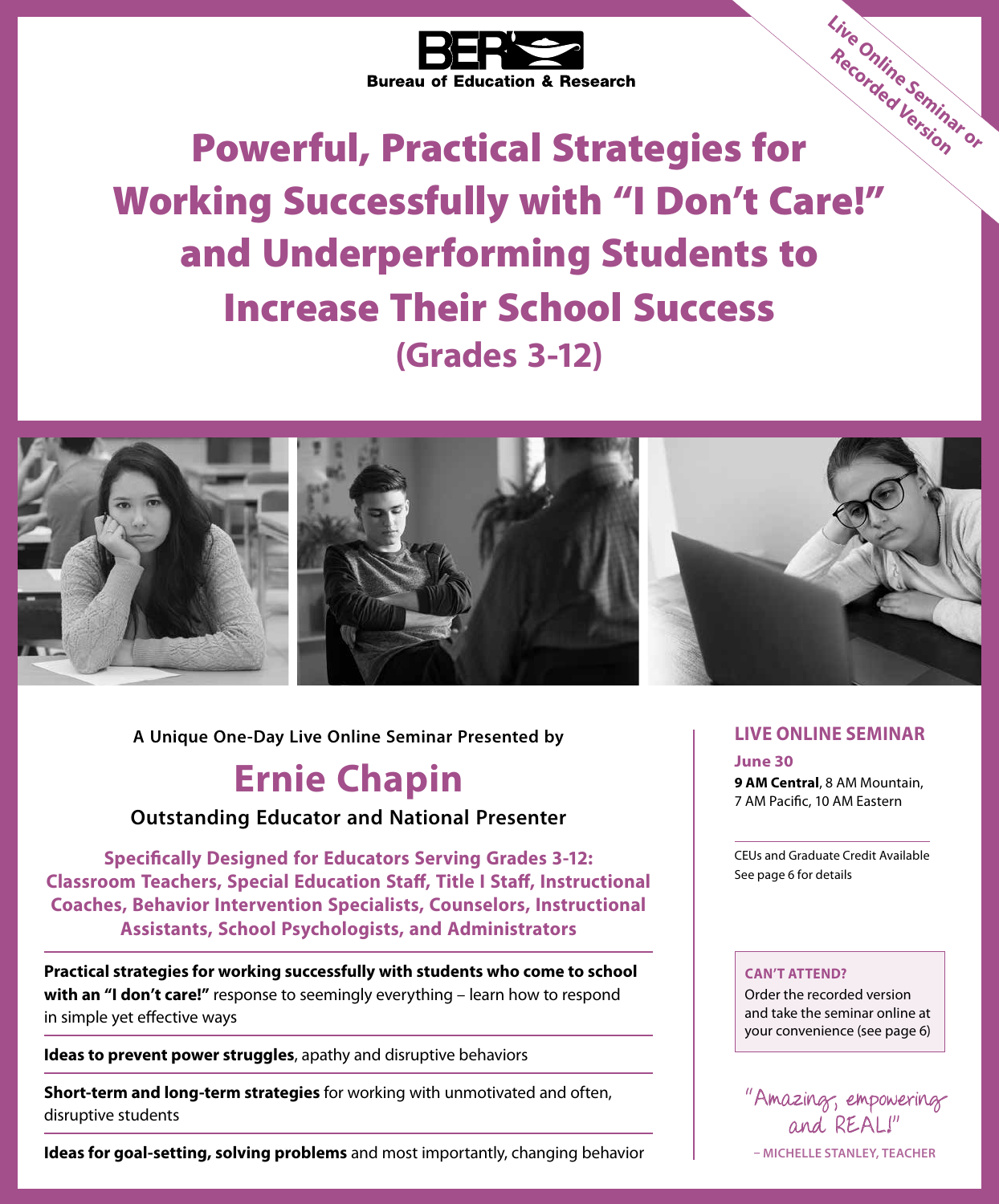# **Ten Key Benefits of Attending**

"Ernie inspires me to want to do more for ALL my students, not just the easy ones." **– LYDIA PALMEN, PARAEDUCATOR**



#### **Who Should Attend**

Educators serving grades 3‑12: Classroom Teachers, Special Education Staff, Title I Staff, Instructional Coaches, Behavior Intervention Specialists, Counselors, Instructional Assistants, School Psychologists, and Administrators

## **1. Practical Strategies and Ideas to Help You Work Successfully with Students who Exhibit an "I Don't Care!" Attitude**

Practical, doable ways to respond to and work with students who say "I don't care!" ... What you can do to help these challenging students begin to develop the desire to work, be productive and put forth effort in order to find success in school and life

## **2. Break the Cycle of Discouragement in Students Who "Just Don't Care"**

Practical strategies to begin to break the feeling of helplessness in students who insist they don't care about school … Guide students in reframing their negative thoughts and perceptions into a more positive growth mindset

## **3. When and Why Contracts and Punishment Don't Work with Disruptive and Underperforming Students**

Yes, there needs to be accountability, but punishment is not the answer … Learn new ways to get students to take responsibility for their actions

#### **4. Dozens of Ideas for Motivational Lessons**

From handling mistakes to accepting responsibility, anger management, goal setting, problem solving … All presented in easy-to-teach/easy-to-learn lessons

### **5. Develop Positive Relationships with Underperforming Students**

Powerful techniques to establish productive relationships with difficult students … Effectively deal with disrespectful behaviors while handling your own counter aggression … Proven methods to decrease disrespectful behaviors and effectively address them when they occur

### **6. Effective Ways to Stay Emotionally Neutral and Objective**

Don't let students entangle you and their classmates in negative behaviors … Discover how to stay objective so you can begin to defuse challenging situations

### **7. Practical Strategies to Empower Rather than Enable Students**

In‑class ideas to get more constructive and positive behavior from your unmotivated and underachieving students … Empower your students to see their potential and reach for it

### **8. Break the Cycle of Alienation Many "I Don't Care" Students Feel**

Practical techniques and methods that instill hope and foster greater academic success for "I don't care" students … Help your "I don't care" students find greater purpose in school and life

## **9. Help "I Don't Care" Students Learn How to Set Goals in School and in Life**

Specific ways to guide "I don't care" students in setting realistic goals for both school success and life outside of school … Learn how to empower appropriate visions and to teach plans for attaining them

### **10. Receive a Valuable and Extensive Digital Resource Handbook**

You will receive a detailed digital handbook filled with the strategies, techniques and activities discussed in the seminar that will become a well‑used reference for you year after year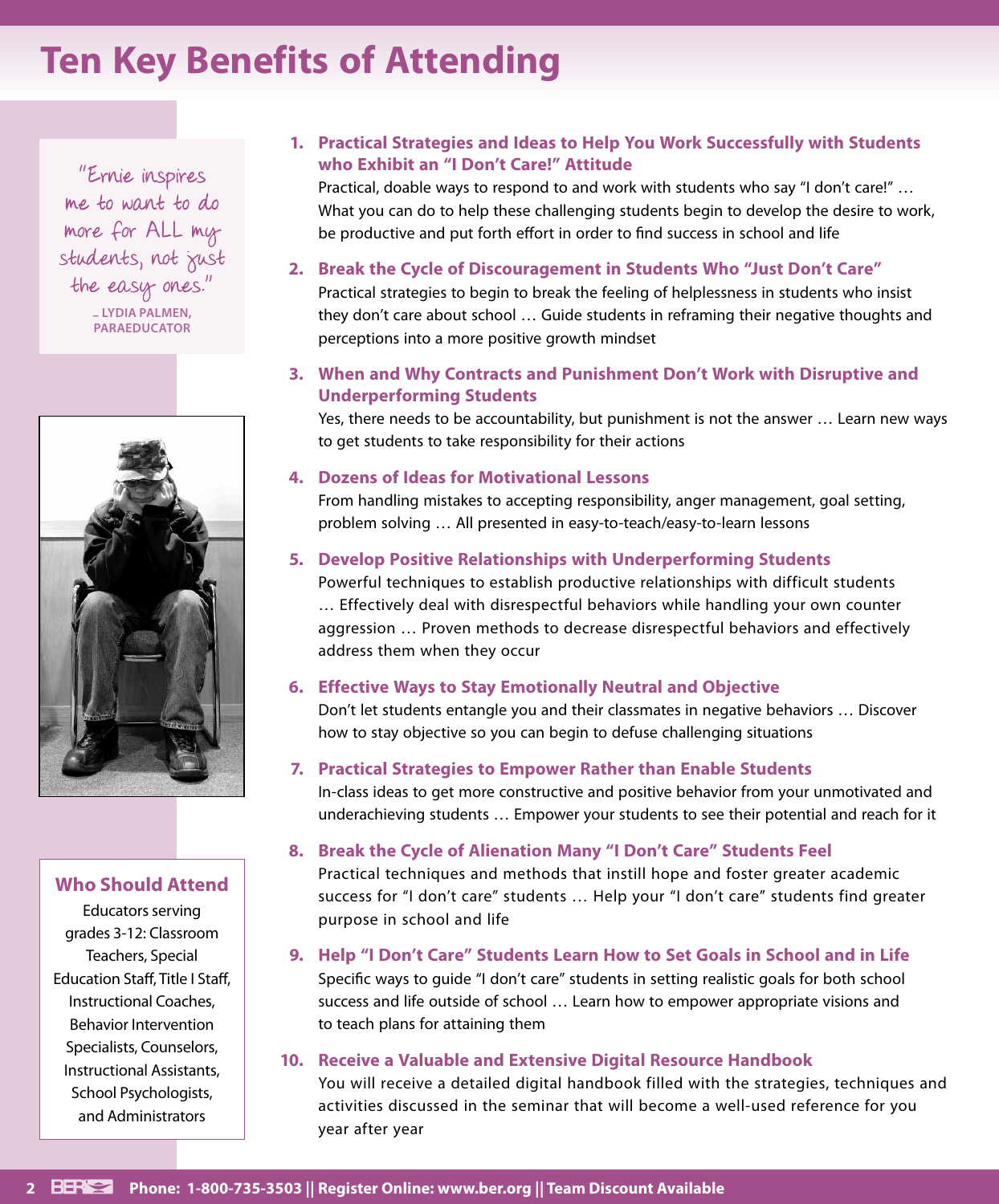# **Outstanding Strategies You Can Use Immediately**

# **What You Will Learn ...**

- **• Outstanding strategies** for working with students who consistently say, "I don't care!"
- **• Specific strategies** to adjust your responses to help guide students toward their own behavior change
- **• How to help students reframe** their negative thoughts and perceptions into a more positive growth mindset
- **• When and how to ignore** negative, self‑destructive behaviors
- **• When and why contracts and rewards don't work** with "I don't care!" students, and innovative alternatives
- **• Pitfalls of behavior plans** and how to revise them to work
- **•** How to **take yourself out of the conflict cycle** when teaching underperforming and unmotivated students
- **• Learn the roles anxiety, depression and self‑esteem** play in your underachieving students
- **• Numerous relationship‑building ideas** you can easily incorporate
- **•** How to **encourage positive change** in "I don't care!" students
- **• Practical methods to empower and re-engage students** who have given up
- **• How to maintain your enthusiasm and energy** while teaching apathetic students
- **• Discover ways to help your most challenging students** develop the desire to learn and work to their personal potential





"This seminar was unbelievable! It was exactly what I needed. It has reopened my heart and my soul. Thank you!" **– KRISTEN COUTURE, TEACHER**

# **Practical Ideas and Strategies**

Everyone wants to know how to reach their students who are unmotivated, underperforming and claim to not care about school. This powerful, entertaining and inspiring seminar will demonstrate successful strategies you can use in your classroom or school to make positive changes in your challenging students. Many of us are frustrated with the numerous students who have "checked out," are disengaged, unmotivated, and underperforming. We know the symptoms, but don't always know the solutions. The good news is that there is hope and there are strategies to begin to stop the cycle of helplessness these students experience. Join national behavior expert **ERNIE CHAPIN** in this one-day seminar that will not only cover practical ideas, strategies and techniques to help increase your success with these challenging students, but will also transform how you respond to your students and how you teach. Ernie will give you numerous ideas and strategies to help you guide students toward making positive behavior changes.

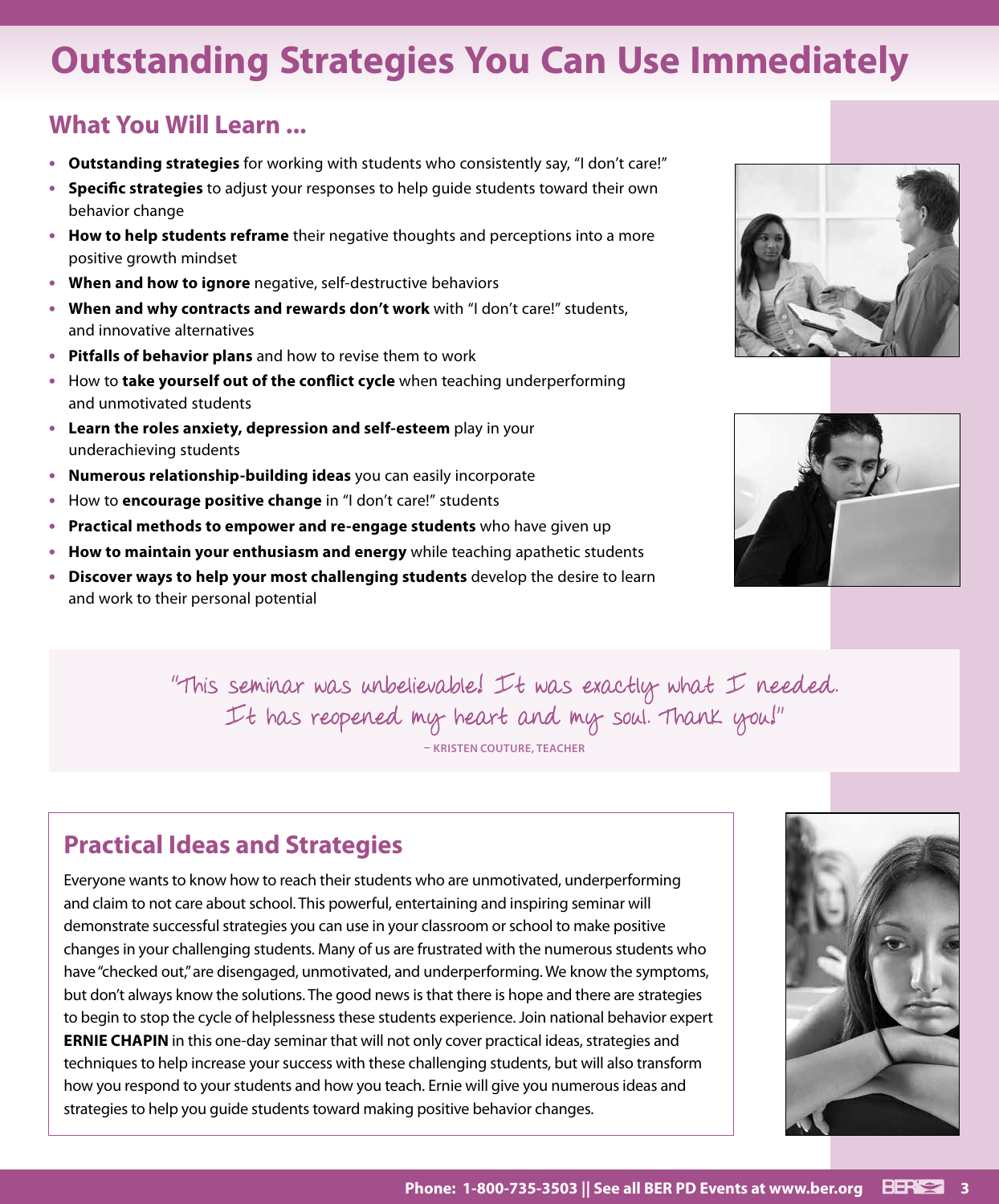# **A Message From Seminar Leader, Ernie Chapin**



### **Uniquely Qualified Instructor**

**ERNIE CHAPIN** is especially qualified to present this seminar. He has many years of teaching experience, most of those years working with difficult, disruptive students who often display an "I don't care" attitude. He currently works in a juvenile justice center teaching classes with diversion and truancy offenders. His success with these students stands as a testament not only of his skills as an educator, but also his compassion and concern for all students, especially those whom many in society have cast aside. Audiences consistently praise his common‑sense, practical approach in dealing with difficult, disengaged students. His down-to-earth style, humor and real-life stories make his ideas clear and accessible. Ernie is the author of *Powerful, Practical Strategies for Working Successfully with "I Don't Care!" and Underperforming Students to Increase Their School Success (Grades 3-12),* the extensive digital resource handbook participants will receive at the seminar.

**Join Ernie for this thought‑provoking, practical seminar. You'll leave the seminar with proven strategies you can utilize with students who come to school or class with an "I don't care" attitude.**

Dear Colleague:

I think we can all agree that today, more than ever, educators face a variety of challenges in the classroom. These challenges range from increased accountability to students who come to school angry, hostile, disinterested, unmotivated, disconnected from society, and with an "I don't care" attitude.

As educators, we share many of the same frustrations and have many of the same questions about how to successfully teach disengaged, uncaring students. These questions often include:

- How can I teach when students are disrespectful, disruptive, disinterested, or simply don't care?
- How can I successfully deal with classroom challenges and disruptions?
- What do I do when students "push my buttons?"
- How do I deal with disrespectful students without losing credibility or authority with my other students?
- How can I avoid power struggles?

I appreciate your desire to experience a seminar designed to help difficult, disengaged, uncaring students find more success in school and life. I have designed this seminar to help you not only deal with students who don't care but also to develop the skills and attitude to make it less likely that challenges will occur in the future.

I have worked successfully with challenging students for many years, students who are angry, hostile and disruptive. I have designed this seminar to share the ideas, strategies, techniques, and methods I have seen work with even the most challenging, disengaged students.

Please join me and discover practical, common-sense ways that we can successfully deal with and help students who come to school or class with an "I don't care" attitude.

Sincerely,

Conie Chapin

Ernie Chapin

**P.S. The emphasis will be on practical and proven techniques that are successful with even the most difficult, defiant students.**

"I have designed this seminar to share the ideas, strategies, techniques, and methods I have seen work with even the most challenging, disengaged students."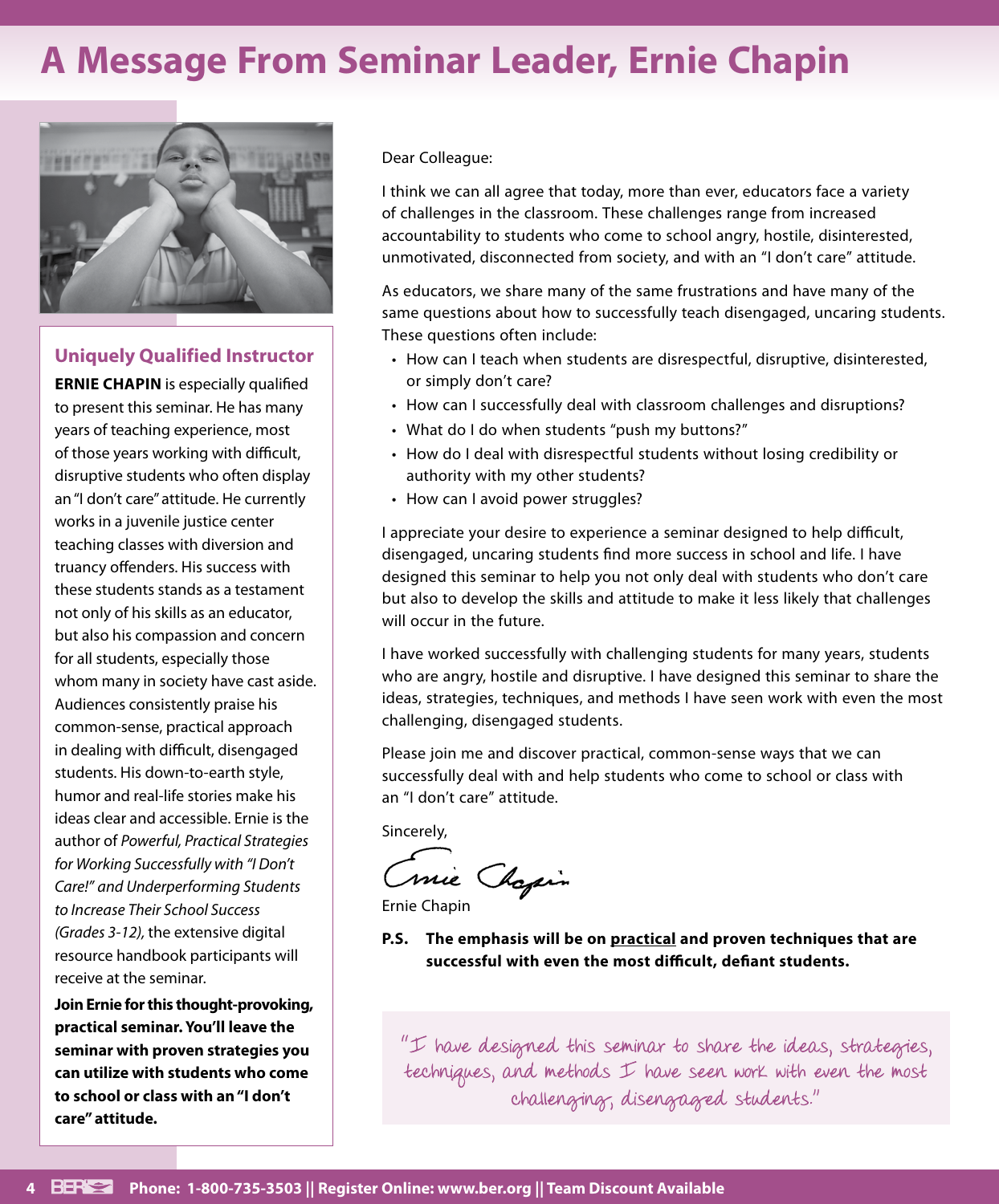# **What Your Colleagues Say About Ernie Chapin**

*"Absolutely moving, helpful and inspiring! Everyone who works with children needs to hear this man speak. Mr. Chapin communicates 'gems' that we who work in education, should be utilizing with our students, all students everyday! Thank you, thank you, thank you, Mr. Chapin and BER!"*

**Elena Viviano-Brown, SLP**

*"One of the best trainings I have attended. I was very engaged the whole day. The content was powerful. Thank you!"* **Melissa Cato, Counselor**

*"Wonderful! I'm thrilled to see seminars like this in education. It gives me 'HOPE' for our future. Thank you!"* **Esther Preis-Smith, RTI**

*"Ernie was extremely articulate in all the points he made. He was funny – I didn't want to miss anything he said. He was real – he showed his sensitivity. Wonderful seminar by a wonderful presenter."* **Carmen Hernandez, Counselor**



*"I thought I was coming today for tips on how to change my students. I leave with a wealth of tips to change myself. Thank you for a fabulous day of learning and reflection."*

**Blanche Wriborg, Teacher**

*"Thank you for the motivation and inspiration. You added to my determination to become a better teacher."* **Amy Cook, Teacher**

*"This seminar was really helpful in rethinking and reshaping my classroom*  **management** plan." **National Community Community Community Community Community Properties and Mathalie Cox, Teacher** 

*"Very motivating and sincere speaker! Truly makes you evaluate what you can do to better your teaching."* **Leticia Gonzalez-Flores, Teacher**

*"Enjoyed the activities and application of ideas along all grade levels. Very motivating and refreshing to hear.* **" <b>Katy Rohr, Teacher Katy Rohr, Teacher Katy Rohr, Teacher**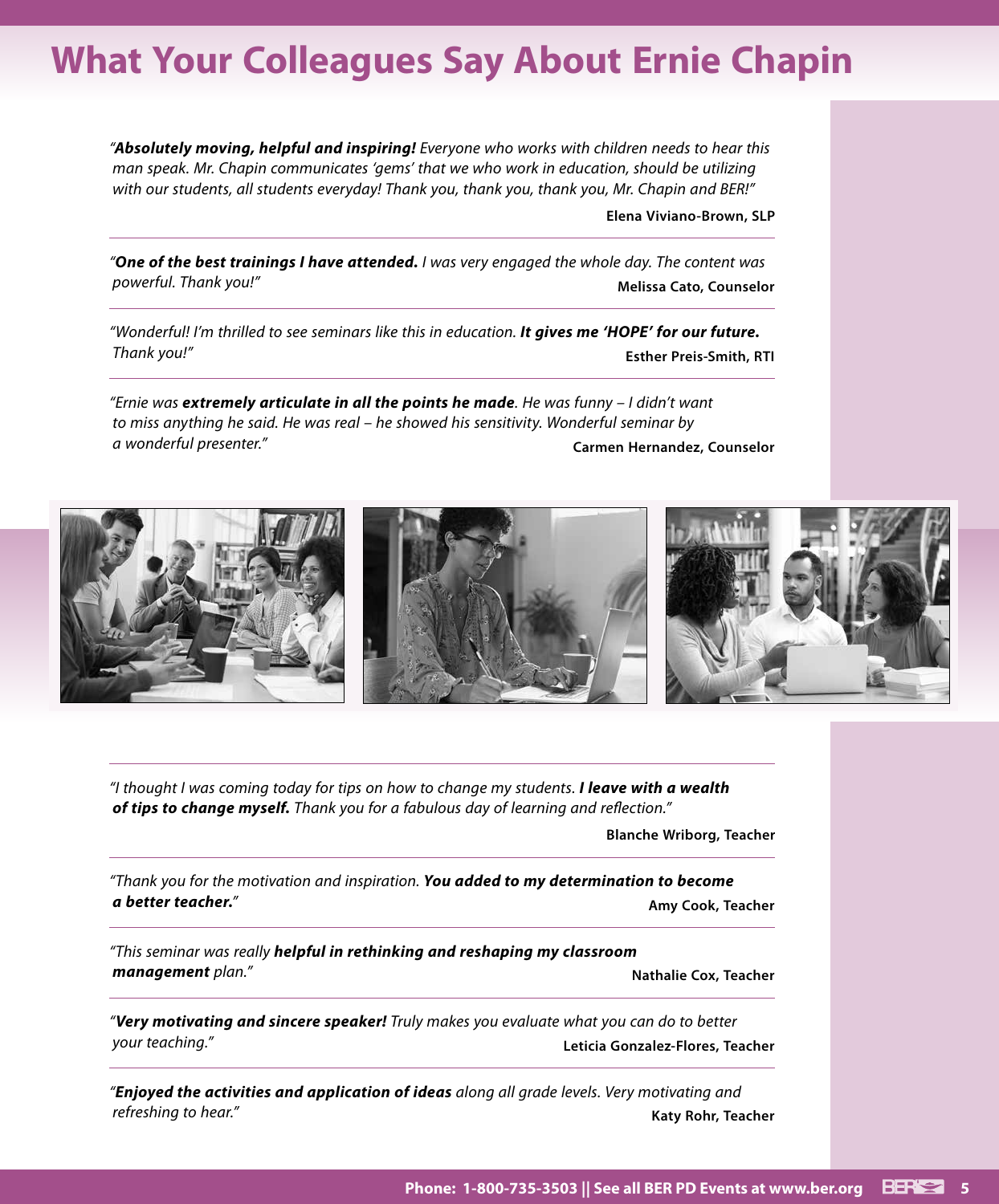# **Special Benefits of Attending**



"Mr. Chapin is extremely engaging and highly informative. He is a realist giving real world strategies and not utopic situations. Very good seminar!"

> **– DIANA TICE, FRENCH/DRAMA TEACHER**

# **On‑Site Training**

Most BER seminars can be brought to your school or district in-person or online. See the options at www.ber.org/onsite or call 877‑857‑8964 to speak to one of our On‑Site Training Consultants.

# **Extensive Digital Resource Handbook**

You will receive an extensive digital resource handbook giving you access to countless strategies. The handbook includes:

- Ready-to-use strategies for all students, even those who seem to not care
- Relationship-building lessons for teacher-to-student AND student‑to‑student
- Anger and conflict resolution lessons
- Ways to improve the motivation of your student

### **Share Ideas with Other Educators**

This seminar provides a wonderful opportunity for participants to share ideas with other educators interested in increasing the behavior and learning of their students.

### **Consultation Available**

Ernie Chapin will be available to answer your specific questions and the unique needs of your own program.

## **Meet Inservice Requirements / Earn State CEUs**

Participants of Live Online Seminars and those completing the Recorded Version online can receive a certificate of participation that may be used to verify five continuing education hours. For details about state CEUs available, visit www.ber.org/ceus

# **Earn One to Four Graduate Semester Credits**

Up to four graduate level professional development University of Massachusetts credits are available with an additional fee and Global Anonprofit completion of follow‑up practicum activities. Details

for direct enrollment with University of Massachusetts Global will be available at this program.

# **Can't Attend?**

# **Other Professional Development Options:**

# **Recorded Version of the Seminar**

A video recorded version of this seminar will be available to take online at your convenience. You'll have access to the entire course and to the extensive digital resource handbook. Optional CEUs and graduate credit available. To enroll, see registration form on page 7.

# **Related On-Demand Online Courses**

A related On Demand Video-Based Online Learning course, *Motivation, Mindset and Grit: Practical, Proven Strategies to Increase Learning*, for Grades K-12, is available for immediate registration. To enroll, visit www.ber.org/online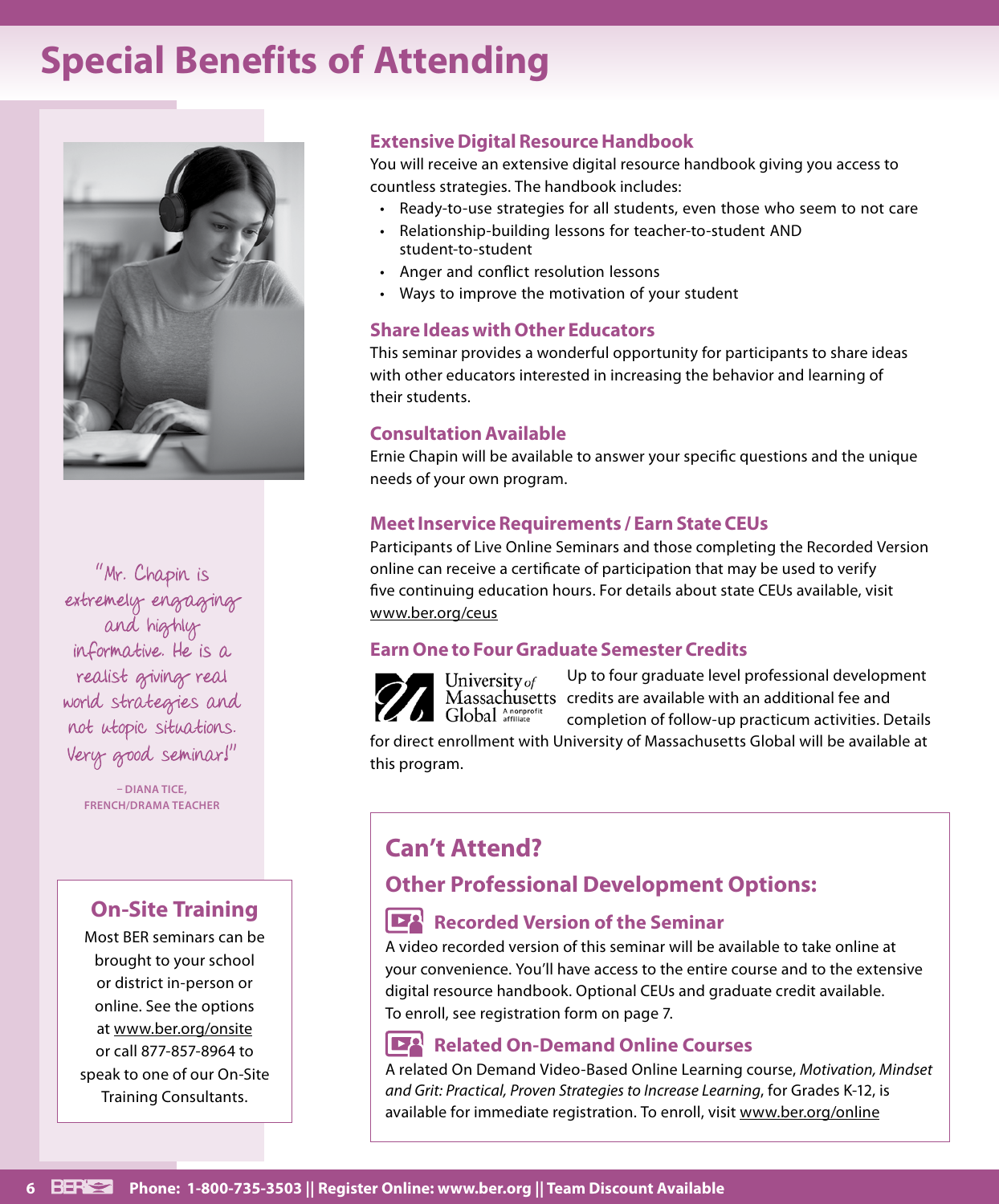# Powerful, Practical Strategies for Working Successfully with "I Don't Care!" and Underperforming Students to Increase Their School Success **(Grades 3‑12)**

| <b>Registration (LCC2M1)</b>                                                                                                                                                                                                                      | <b>FIVE EASY WAYS TO REGISTER:</b>                                                                                                                                                                                                                                                  |
|---------------------------------------------------------------------------------------------------------------------------------------------------------------------------------------------------------------------------------------------------|-------------------------------------------------------------------------------------------------------------------------------------------------------------------------------------------------------------------------------------------------------------------------------------|
| $\Box$ 1. June 30, 2022 (Start time: 9 AM Central)<br>$-$ or $-$                                                                                                                                                                                  | 42<br><b>REGISTER ONLINE at: www.ber.org</b>                                                                                                                                                                                                                                        |
| $\Box$ 2. I'd like to order the recorded version of this seminar                                                                                                                                                                                  | <b>EMAIL this form to: register@ber.org</b>                                                                                                                                                                                                                                         |
| M.I.<br><b>LAST NAME</b><br><b>FIRST NAME</b>                                                                                                                                                                                                     | PHONE toll-free: 1-800-735-3503<br>(Weekdays 5:30 am - 4:00 pm Pacific Time)                                                                                                                                                                                                        |
|                                                                                                                                                                                                                                                   | FAX this form to: 1-425-453-1134                                                                                                                                                                                                                                                    |
| POSITION, SUBJECT TAUGHT<br><b>GRADE LEVEL</b>                                                                                                                                                                                                    | <b>MAIL this form to: Bureau of Education &amp; Research</b><br>915 118th Avenue SE . PO Box 96068<br>Bellevue, WA 98009-9668                                                                                                                                                       |
| SEMINAR LOCATION NUMBER:<br>(Please see list above)                                                                                                                                                                                               |                                                                                                                                                                                                                                                                                     |
| List additional registrants on a copy of this form                                                                                                                                                                                                | <b>Program Hours</b>                                                                                                                                                                                                                                                                |
| <b>SCHOOL NAME</b>                                                                                                                                                                                                                                | All Live Online Seminars are scheduled 9:00 a.m. - 3:30 p.m. in the time<br>zone indicated. Check in 15 minutes prior. Registrants will be sent login<br>information by email four days before their Live Online Seminar.                                                           |
| SCHOOL MAILING ADDRESS                                                                                                                                                                                                                            |                                                                                                                                                                                                                                                                                     |
|                                                                                                                                                                                                                                                   | <b>Fee</b><br>The registration fee is \$279 per person, \$259 per person for groups of                                                                                                                                                                                              |
| <b>CITY &amp; STATE</b><br>ZIP CODE                                                                                                                                                                                                               | three or more registering at the same time. Call us at 1-800-735-3503<br>for groups of ten or more. Payment is due prior to the program.                                                                                                                                            |
|                                                                                                                                                                                                                                                   | Fee includes seminar registration, a certificate of participation and                                                                                                                                                                                                               |
| <b>SCHOOL PHONE NUMBER</b><br>HOME PHONE NUMBER<br>$\lambda$                                                                                                                                                                                      | an extensive digital resource handbook. The fee is the same for<br>Live Online Seminars or Recorded Seminars.                                                                                                                                                                       |
| - 6                                                                                                                                                                                                                                               |                                                                                                                                                                                                                                                                                     |
| Registration confirmations and login details are sent via e-mail                                                                                                                                                                                  | <b>Cancellation/Substitutions</b>                                                                                                                                                                                                                                                   |
| E-MAIL ADDRESS (REQUIRED FOR EACH REGISTRANT)                                                                                                                                                                                                     | 100% of your paid registration fee will be refunded if you can't attend<br>and notify us at least 10 days before the seminar. Late cancellations<br>made prior to the event date will be refunded less a \$15 service fee.<br>Substitutions may be made at any time without charge. |
| HOME MAILING ADDRESS                                                                                                                                                                                                                              |                                                                                                                                                                                                                                                                                     |
|                                                                                                                                                                                                                                                   | <b>Further Questions</b>                                                                                                                                                                                                                                                            |
| <b>CITY &amp; STATE</b><br>ZIP CODE                                                                                                                                                                                                               | Call the Bureau of Education & Research (800) 735-3503 or visit<br>us online at www.ber.org. The Bureau is North America's leading<br>presenter of PD training for professional educators. Programs<br>are based on sound research, are highly practical in content and             |
| <b>IMPORTANT - PRIORITY ID CODE: ELCC2M1</b>                                                                                                                                                                                                      | consistently receive excellent evaluations.                                                                                                                                                                                                                                         |
| <b>METHOD OF PAYMENT - Team Discount Available</b><br>The registration fee is \$279 per person,<br>for teams of three or more registering at the same time, the fee is \$259<br>per person. Payment is due prior to the program. No cash, please. | <b>Program Guarantee</b><br>We stand behind the high quality of our programs by providing the<br>following unconditional guarantee: If you are not satisfied with this<br>program, we'll give you a 100% refund of your registration fee.                                           |
| $\Box$ A check (payable to <b>Bureau of Education &amp; Research</b> ) is attached                                                                                                                                                                |                                                                                                                                                                                                                                                                                     |
| $\Box$ A purchase order is attached, P.O. # $\Box$<br>(Be sure to include priority ID code on the P.O.)<br>□ MasterCard<br>$\Box$ VISA<br>$\Box$ Discover<br>$\Box$ Charge my:                                                                    |                                                                                                                                                                                                                                                                                     |
| Exp. Date:<br>Account #                                                                                                                                                                                                                           |                                                                                                                                                                                                                                                                                     |
| MO/YR                                                                                                                                                                                                                                             |                                                                                                                                                                                                                                                                                     |
| (Found on back of card)                                                                                                                                                                                                                           |                                                                                                                                                                                                                                                                                     |
| Please print name as it appears on card                                                                                                                                                                                                           | LCC2M1<br>© 2022 Bureau of Education & Research. All rights reserved.                                                                                                                                                                                                               |